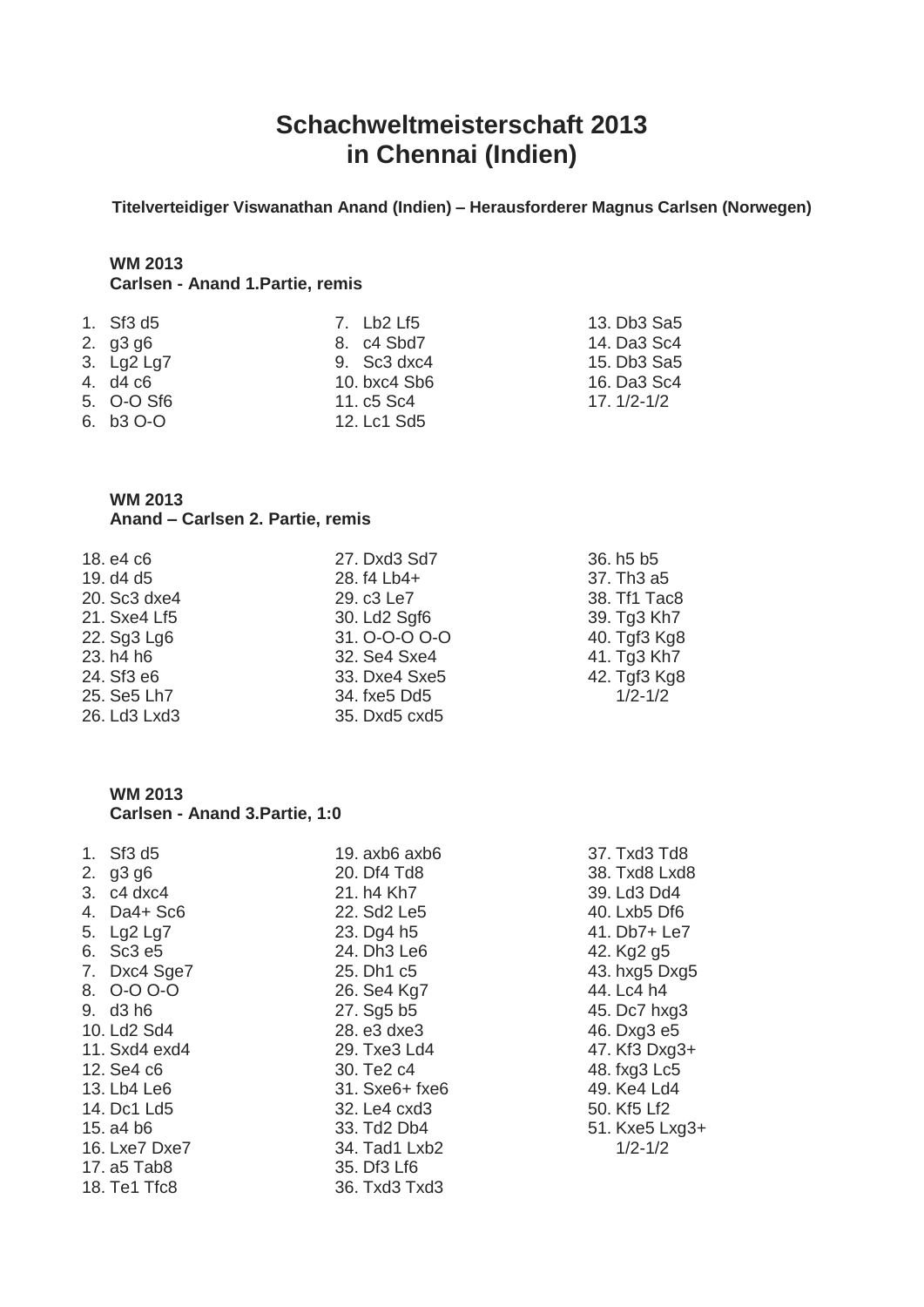#### **WM 2013 Anand – Carlsen 4. Partie, remis**

| 1. e4 e5      |
|---------------|
| 2. Sf3 Sc6    |
| 3. Lb5 Sf6    |
| 4. O-O Sxe4   |
| 5. d4 Sd6     |
| 6. Lxc6 dxc6  |
| 7. dxe5 Sf5   |
| 8. Dxd8+ Kxd8 |
| 9. h3 Ld7     |
| 10. Td1 Le7   |
| 11. Sc3 Kc8   |
| 12. Lg5 h6    |
| 13. Lxe7 Sxe7 |
| 14. Td2 c5    |
| 15. Tad1 Le6  |
| 16. Se1 Sg6   |
| 17. Sd3 b6    |
| 18. Se2 Lxa2  |
| 19. b3 c4     |
| 20. Sdc1 cxb3 |
| 21. cxb3 Lb1  |
| 22. f4 Kb7    |

23. Sc3 Lf5 24. g4 Lc8 25. Sd3 h5 26. f5 Se7 27. Sb5 hxg4 28. hxg4 Th4 29. Sf2 Sc6 30. Tc2 a5 31. Tc4 g6 32. Tdc1 Ld7 33. e6 fxe6 34. fxe6 Le8 35. Se4 Txg4+ 36. Kf2 Tf4+ 37. Ke3 Tf8 38. Sd4 Sxd4 39. Txc7+ Ka6 40. Kxd4 Td8+ 41. Kc3 Tf3+ 42. Kb2 Te3 43. Tc8 Tdd3 44. Ta8+ Kb7

45. Txe8 Txe4 46. e7 Tg3 47. Tc3 Te2+ 48. Tc2 Tee3 49. Ka2 g5 50. Td2 Te5 51. Td7+ Kc6 52. Ted8 Tge3 53. Td6+ Kb7 54. T8d7+ Ka6 55. Td5 Te2+ 56. Ka3 Te6 57. Td8 g4 58. Tg5 Txe7 59. Ta8+ Kb7 60. Tag8 a4 61. Txg4 axb3 62. T8g7 Ka6 63. Txe7 Txe7 64. Kxb3 1/2-1/2

## **WM 2013**

#### **Carlsen - Anand 5.Partie, 1:0**

| 65. c4 e6      | 85. b7 Tab8   |                                | 105.    | Txb3 Lxb3                       |
|----------------|---------------|--------------------------------|---------|---------------------------------|
| 66. d4 d5      | 86. Lxe4 Txb7 |                                | 106.    | Txe5+ Kd6                       |
|                |               |                                |         |                                 |
| 67. Sc3 c6     | 87. Thf1 Tb5  |                                | 107.    | Th <sub>5</sub> Td <sub>1</sub> |
| 68. e4 dxe4    | 88. Tf4 g5    |                                | 108.    | e5+ Kd5                         |
| 69. Sxe4 Lb4+  | 89. Tf3 h5    |                                | 109.    | $Lh7$ Tc1+                      |
| 70. Sc3 c5     | 90. Tdf1 Le8  |                                | 110.    | Kb <sub>2</sub> Tg <sub>1</sub> |
| 71. a3 La5     | 91. Lc2 Tc5   |                                | 111.    | $Lg8+Kc6$                       |
| 72. Sf3 Sf6    | 92. Tf6 h4    |                                | 112.    | $Th6+Kd7$                       |
| 73. Le3 Sc6    | 93. e4 a5     |                                | 113.    | Lxb3 axb3                       |
| 74. Dd3 cxd4   | 94. Kd2 Tb5   |                                | 114.    | Kxb3 Txg2                       |
| 75. Sxd4 Sg4   | 95. b3 Lh5    |                                | 115.    | Txh4 Ke6                        |
| 76. O-O-O Sxe3 | 96. Kc3 Tc5+  |                                | 116.    | a4 Kxe5                         |
| 77. fxe3 Lc7   | 97. Kb2 Td8   |                                | 117.    | a5 Kd6                          |
| 78. Sxc6 bxc6  | 98. T1f2 Td4  |                                | 118.    | Th7 Kd5                         |
| 79. Dxd8+ Lxd8 | 99. Th6 Ld1   |                                | 119.    | $a6 c4+$                        |
| 80. Le2 Ke7    | 100.          | Lb1 Tb5                        | 120.    | Kc3 Ta2                         |
| 81. Lf3 Ld7    | 101.          | Kc <sub>3</sub> c <sub>5</sub> | 121.    | a7 Kc5                          |
| 82. Se4 Lb6    | 102.          | Tb2 e5                         | 122.    | h4                              |
| 83. c5 f5      | 103.          | Tg <sub>6</sub> a4             | $1 - 0$ |                                 |
| 84. cxb6 fxe4  | 104.          | $Txq5$ $Txb3+$                 |         |                                 |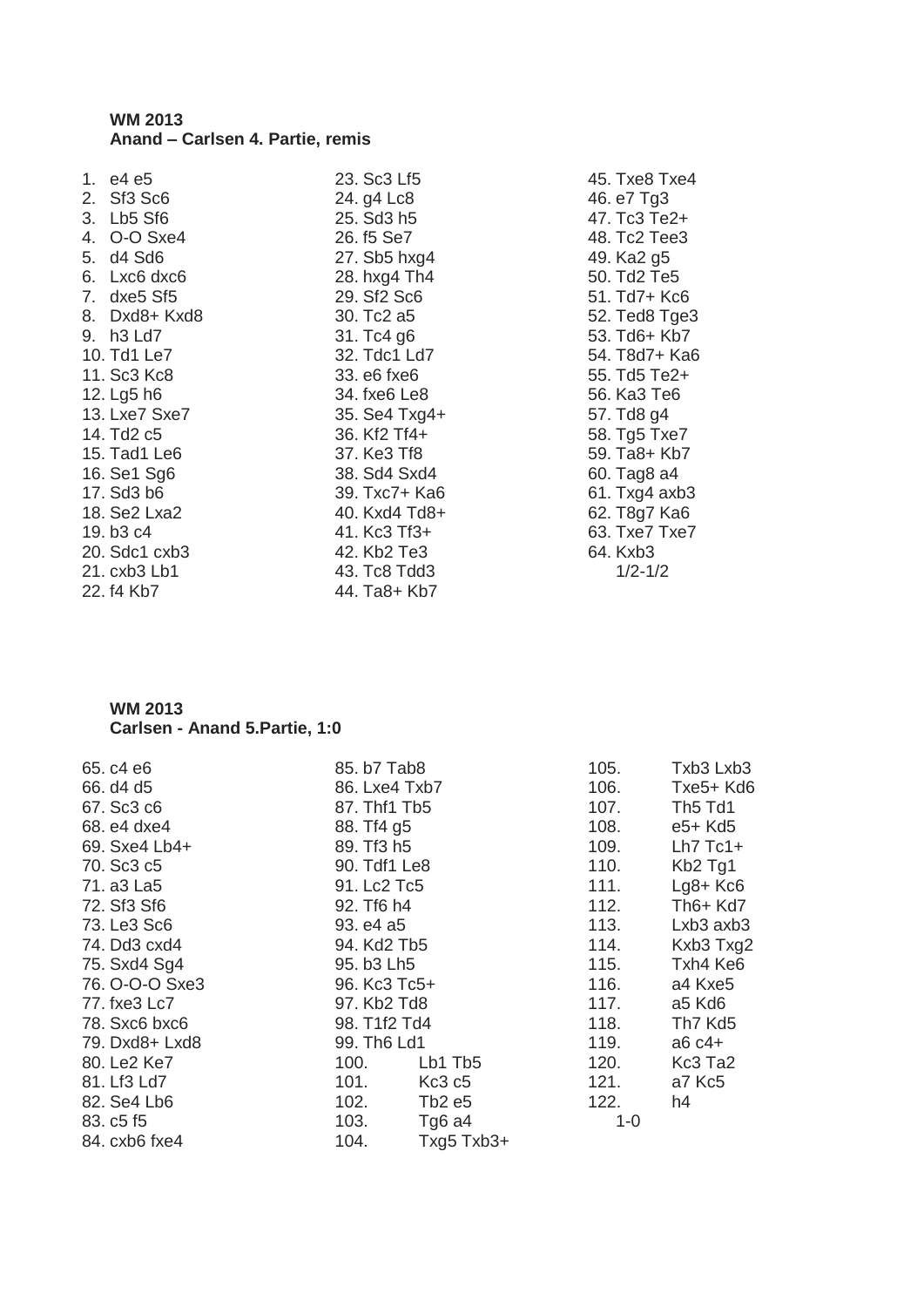#### **WM 2013 Anand – Carlsen 6. Partie, 0:1**

|    | 1. e4 e5                |
|----|-------------------------|
|    | 2. Sf3 Sc6              |
|    | 3. Lb5 Sf6              |
|    | 4. d3 Lc5               |
|    | 5. c3 O-O               |
|    | 6. O-O Te8              |
| 7. | Te1 a6                  |
|    | 8. La4 b5               |
|    | 9. Lb3 d6               |
|    | 10. Lg5 Le6             |
|    | 11. Sbd2 h6             |
|    | 12. Lh4 Lxb3            |
|    | 13. axb3 Sb8            |
|    | 14. h3 Sbd7             |
|    | 15. Sh <sub>2</sub> De7 |
|    | 16. Sdf1 Lb6            |
|    | 17. Se3 De6             |
|    | 18. b4 a5               |
|    | 19. bxa5 Lxa5           |
|    | 20. Shg4 Lb6            |
|    | 21. Lxf6 Sxf6           |
|    | 22. Sxf6+ Dxf6          |
|    | 23. Dg4 Lxe3            |

24. fxe3 De7 25. Tf1 c5 26. Kh2 c4 27. d4 Txa1 28. Txa1 Db7 29. Td1 Dc6 30. Df5 exd4 31. Txd4 Te5 32. Df3 Dc7 33. Kh1 De7 34. Dg4 Kh7 35. Df4 g6 36. Kh2 Kg7 37. Df3 Te6 38. Dg3 Txe4 39. Dxd6 Txe3 40. Dxe7 Txe7 41. Td5 Tb7 42. Td6 f6 43. h4 Kf7 44. h5 gxh5 45. Td5 Kg6 46. Kg3 Tb6

47. Tc5 f5 48. Kh4 Te6 49. Txb5 Te4+ 50. Kh3 Kg5 51. Tb8 h4 52. Tg8+ Kh5 53. Tf8 Tf4 54. Tc8 Tg4 55. Tf8 Tg3+ 56. Kh2 Kg5 57. Tg8+ Kf4 58. Tc8 Ke3 59. Txc4 f4 60. Ta4 h3 61. gxh3 Tg6 62. c4 f3 63. Ta3+ Ke2 64. b4 f2 65. Ta2+ Kf3 66. Ta3+ Kf4 67. Ta8 Tg1 0-1

#### **WM 2013 Anand – Carlsen 7. Partie, remis**

1. e4 e5 2. Sf3 Sc6 3. Lb5 Sf6 4. d3 Lc5 5. Lxc6 dxc6 6. Sbd2 Lg4 7. h3 Lh5 8. Sf1 Sd7 9. Sg3 Lxf3 10. Dxf3 g6 11. Le3 De7

12. O-O-O O-O-O 13. Se2 The8 14. Kb1 b6 15. h4 Kb7 16. h5 Lxe3 17. Dxe3 Sc5 18. hxg6 hxg6 19. g3 a5 20. Th7 Th8 21. Tdh1 Txh7 22. Txh7 Df6

23. f4 Th8 24. Txh8 Dxh8 25. fxe5 Dxe5 26. Df3 f5 27. exf5 gxf5 28. c3 Se6 29. Kc2 Sq5 30. Df2 Se6 31. Df3 Sg5 32. Df2 Se6 1/2-1/2